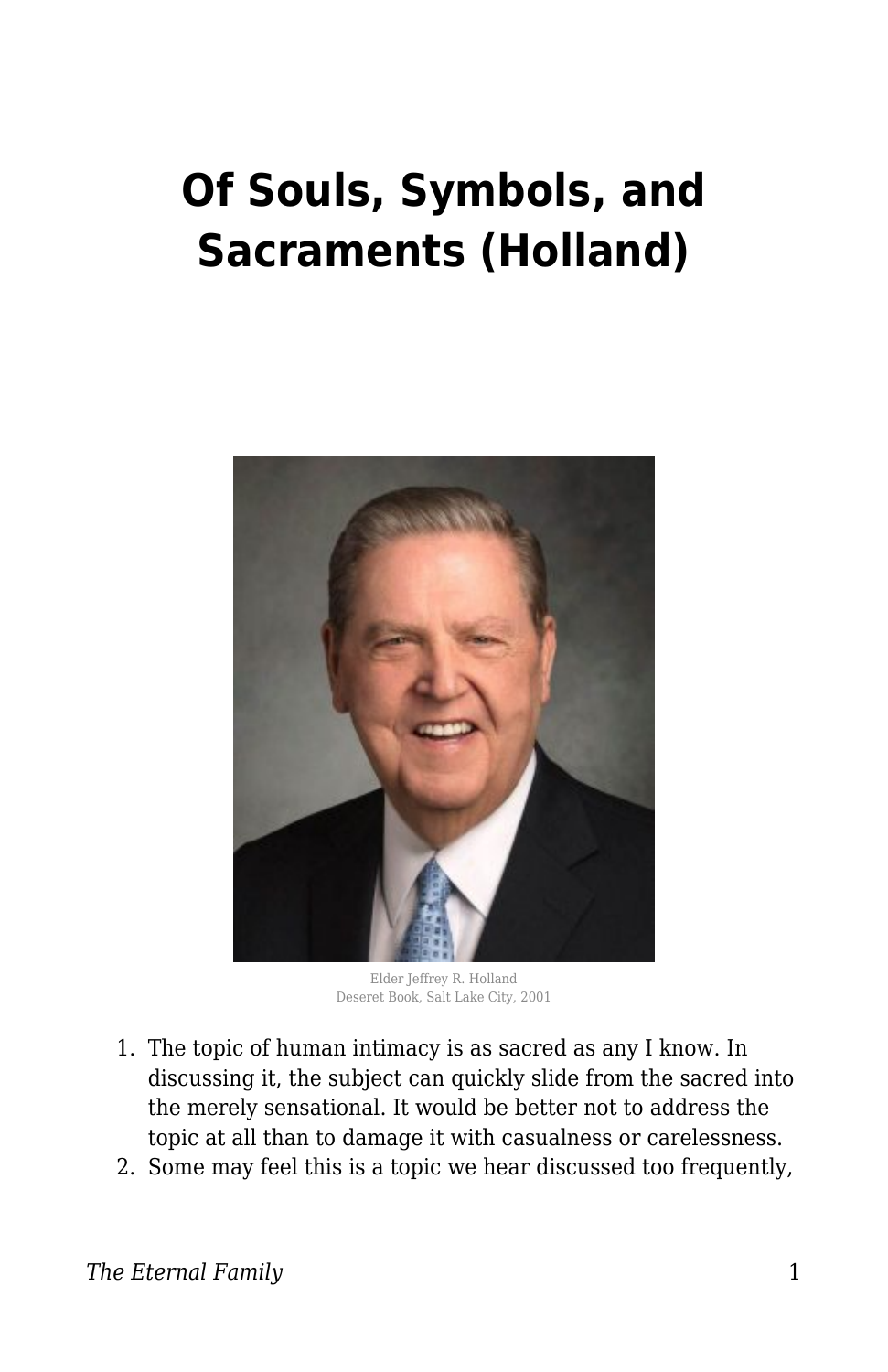but given the world in which we live, we may not be hearing it enough. All of the prophets, past and present, have spoken on it. Most in the Church are doing wonderfully well in the matter of personal purity, but some are not doing so well, and much of the world around us is not doing well at all.

- 3. Unfortunately, the degree of unchaste behavior around us is likely to increase rather than decrease as the times become more secular, more sophisticated, and more self-indulgent. Edward Gibbon, the distinguished British historian of the eighteenth century, wrote, "Although the progress of civilisation has undoubtedly contributed to assuage the fiercer passions of human nature, it seems to have been less favourable to the virtue of chastity. . . The refinements of life [seem to] corrupt, [even as] they polish, the [relationship] of the sexes. $^{\prime\prime}$ <sup>1</sup>
- 4. But it is not our purpose here to document social problems or wring our hands over the dangers that such outside influences may hold for us. As serious as such contemporary realities are, I wish to discuss this topic in quite a different way, discuss it specifically for Latter-day Saints. So I conspicuously set aside statistics on such tragedies as AIDS, abortions, and illegitimate births and refer rather to a gospel-based view of personal purity.
- 5. Indeed, I wish to do something even a bit more difficult than listing the dos and don'ts of personal purity. I wish to examine, to the best of my ability, why we should be clean, why moral discipline is such a significant matter in God's eyes. I know that may sound presumptuous, but a philosopher once said, "Tell me sufficiently why a thing should be done, and I will move heaven and earth to do it." Hoping you will feel the same way as he, and with full recognition of my limitations, I wish to try to give at least a partial answer to "Why be morally clean?" I will need first to pose briefly what I see as the doctrinal seriousness of the matter before then offering at least three reasons for such seriousness.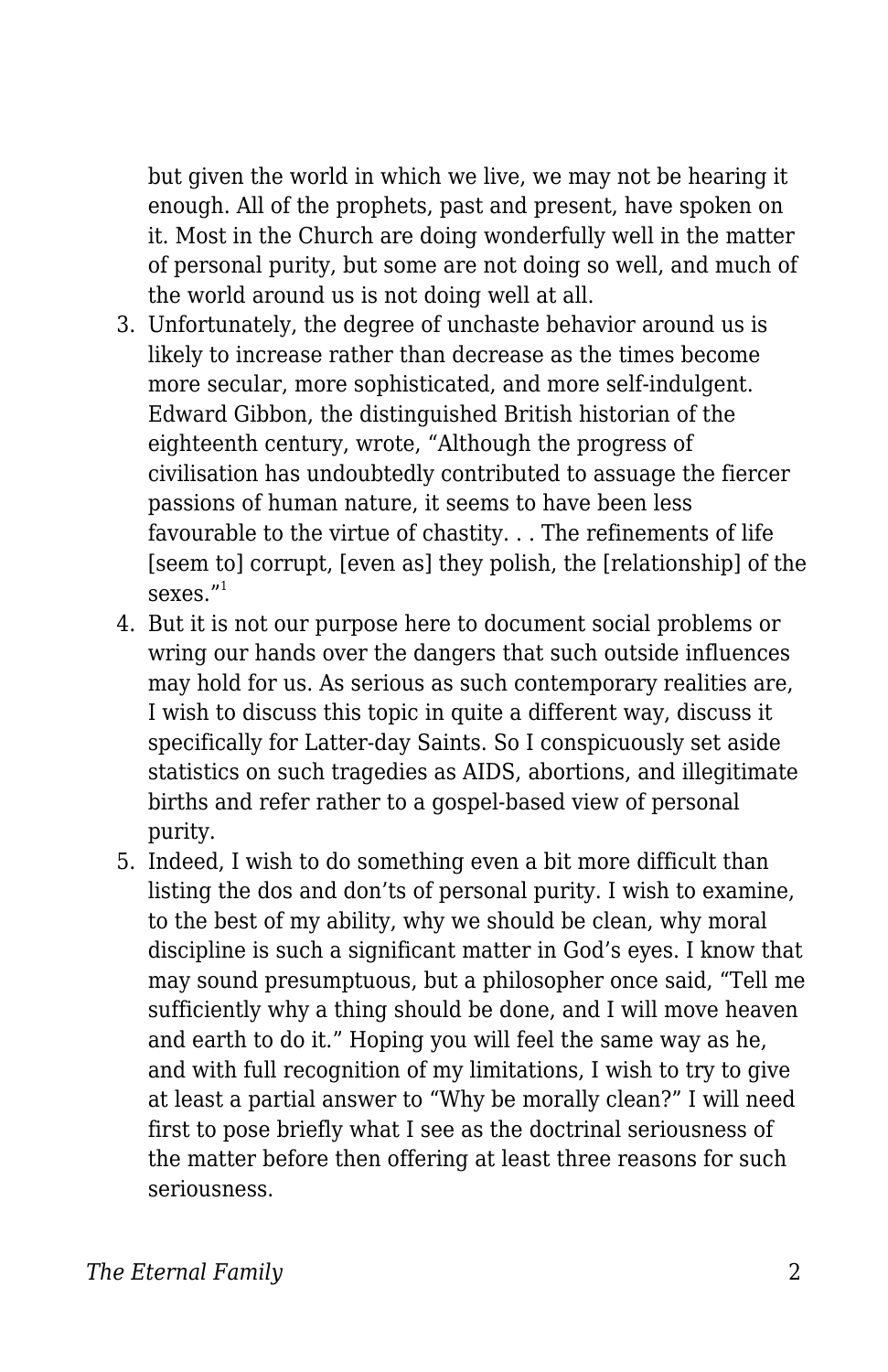### **The Significance of Sanctity**

- 6. Why is the matter of sexual relationships so severe that fire is almost always the metaphor, with passion pictured vividly in flames?
- 7. May I begin with one-half of a nine-line poem by Robert Frost. (The other half is worth a sermon also, but it will have to wait for another day.) Here are the first four lines of Frost's "Fire and Ice":
- 8. Some say the world will end in fire, Some say in ice. From what I've tasted of desire I hold with those who favor fire.<sup>2</sup>
- 9. A second, less poetic but more specific opinion is offered by the writer of Proverbs: "Can a man take fire in his bosom, and his clothes not be burned? Can one go upon hot coals, and his feet not be burned? . . . But whoso committeth adultery with a woman lacketh understanding: he that doeth it destroyeth his own soul. A wound and dishonour shall he get; and his reproach shall not be wiped away."<sup>3</sup>
- 10. In getting at the doctrinal seriousness of this subject, why is the matter of sexual relationships so severe that fire is almost always the metaphor, with passion pictured vividly in flames? What is there in the potentially hurtful heat of this that leaves one's soul–or perhaps the whole world, according to Frost–destroyed, if that flame is left unchecked and those passions unrestrained? What is there in all of this that prompts Alma to warn his son Corianton that sexual transgression is "an abomination in the sight of the Lord; yea, most abominable above all sins save it be the shedding of innocent blood or denying the Holy Ghost"?<sup>4</sup>
- 11. Setting aside sins against the Holy Ghost as a special category unto themselves, it is LDS doctrine that sexual transgression is second only to murder in the Lord's list of life's most serious sins. By assigning such rank to a physical appetite so conspicuously evident in all of us, what is God trying to tell us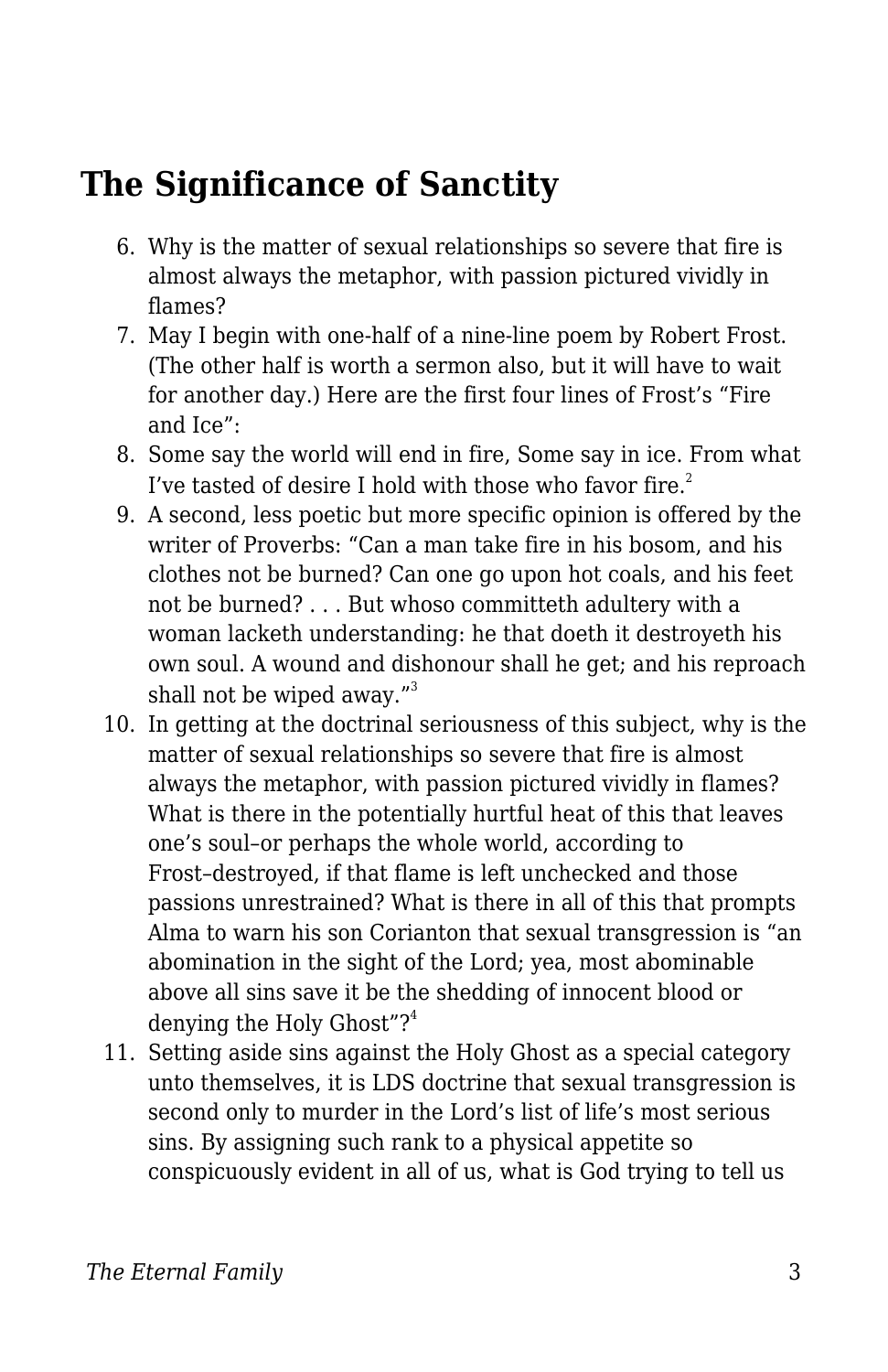about its place in His plan for all men and women in mortality? I submit to you He is doing precisely that – commenting about the very plan of life itself. Clearly God's greatest concerns regarding mortality are how one gets into this world and how one gets out of it. These two most important issues in our very personal and carefully supervised progress are the two issues that He as our Creator, Father, and Guide wishes most to reserve to Himself. These are the two matters that He has repeatedly told us He wants us never to take illegally, illicitly, unfaithfully, without sanction.

- 12. As for the taking of life, we are generally quite responsible. Most people, it seems to me, readily sense the sanctity of life and as a rule do not run up to friends, put a loaded revolver to their heads, and cavalierly pull the trigger. Furthermore, when there is a click of the hammer rather than an explosion of lead, and a possible tragedy seems to have been averted, no one in such a circumstance would be so stupid as to sigh, "Oh, good. I didn't go all the way."
- 13. No, "all the way" or not, the insanity of such action with fatal powder and steel is obvious on the face of it. Such a person running about with an arsenal of loaded handguns or military weaponry firing at young people would be apprehended, prosecuted, and institutionalized if in fact such a lunatic would not himself have been killed in all the pandemonium.
- 14. After such a moment of horror, we would undoubtedly sit in our homes or classrooms with terror on our minds for many months to come, wondering how such a thing could possibly happen– especially to members of the Church.
- 15. Fortunately, in the case of how life is taken, I think we seem to be quite responsible. The seriousness of that does not often have to be spelled out, and not many sermons need to be devoted to it. But in the significance and sanctity of giving life, some of us are not so responsible, and in the larger world swirling around us we find near-criminal irresponsibility. What would in the case of taking life bring absolute horror and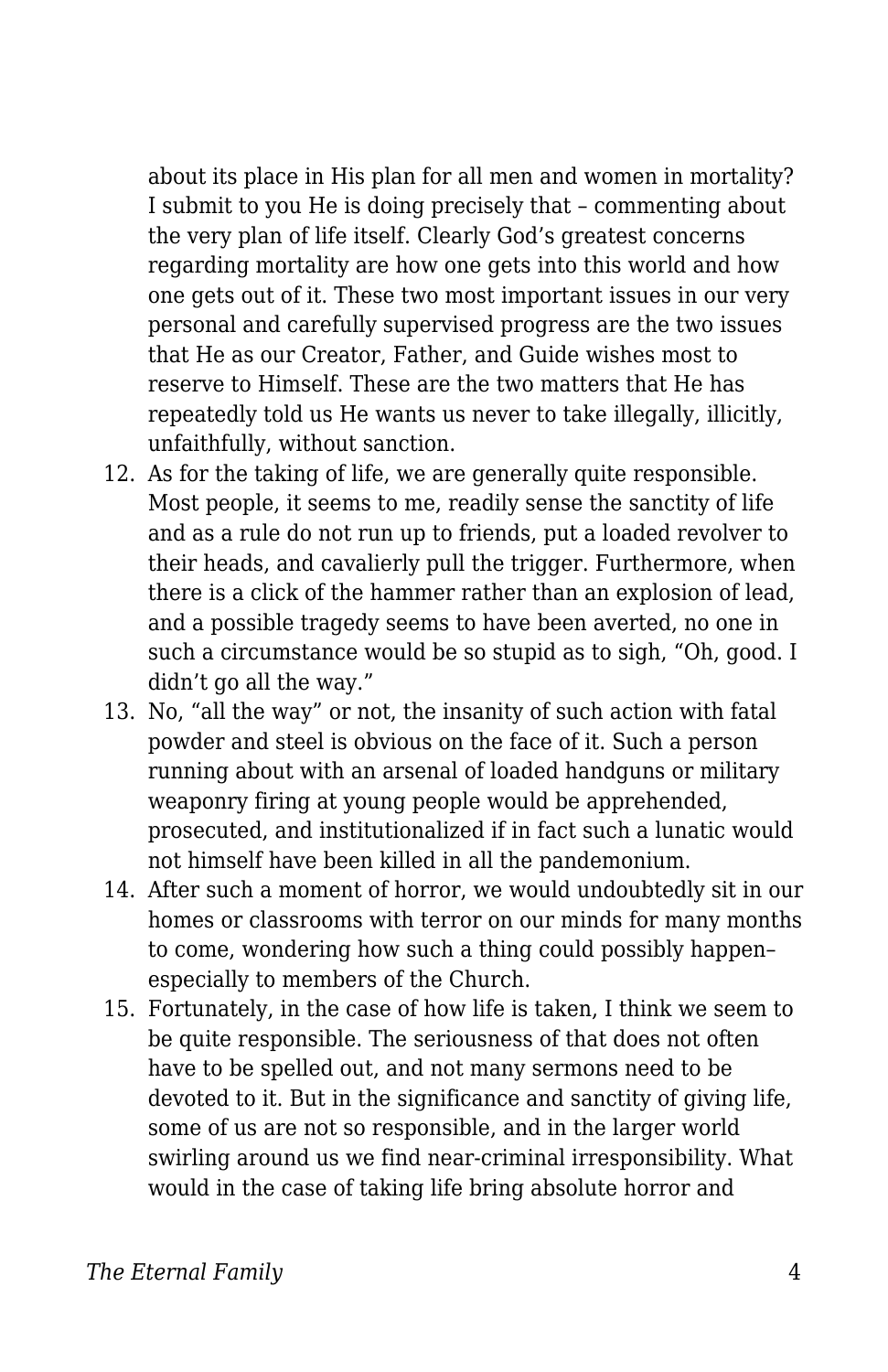demand grim justice, in the case of giving life brings dirty jokes, four-letter language, and wholesale voyeurism in movies, on television, over the internet, and almost everywhere else we turn.

- 16. Is all of this so wrong? That question has always been asked, usually by the guilty. "Such is the way of an adulterous woman; she eateth, and wipeth her mouth, and saith, I have done no wickedness."<sup>5</sup> No murder here. Well, maybe not. But sexual transgression? "He that doeth it destroyeth his own soul."<sup>6</sup> Sounds near-fatal to me.
- 17. It is this doctrinal seriousness that should help us prevent such painful moments and avoid what Alma called the "inexpressible horror" of standing in the presence of God unworthily. Care and caution in this matter will permit the intimacy it is your right, privilege, and delight to enjoy in marriage to be untainted by such crushing remorse and guilt. May I now give those three reasons I mentioned earlier as to why this is an issue of such magnitude and consequence.

## **The Doctrine of the Soul**

- 18. When one toys with the God-given . . . body of another, he or she toys with the very soul of that individual, toys with the central purpose and product of life.
- 19. First, we simply must understand the revealed, restored Latterday Saint doctrine of the soul, and the high and inextricable part the body plays in that doctrine.
- 20. One of the "plain and precious" truths restored to this dispensation is that "the spirit and the body are the soul of man,"<sup>7</sup> and that when the spirit and body are separated, men and women "cannot receive a fulness of joy."<sup>8</sup> Certainly that suggests something of the reason why obtaining a body is so fundamentally important to the plan of salvation in the first place, why sin of any kind is such a serious matter (namely,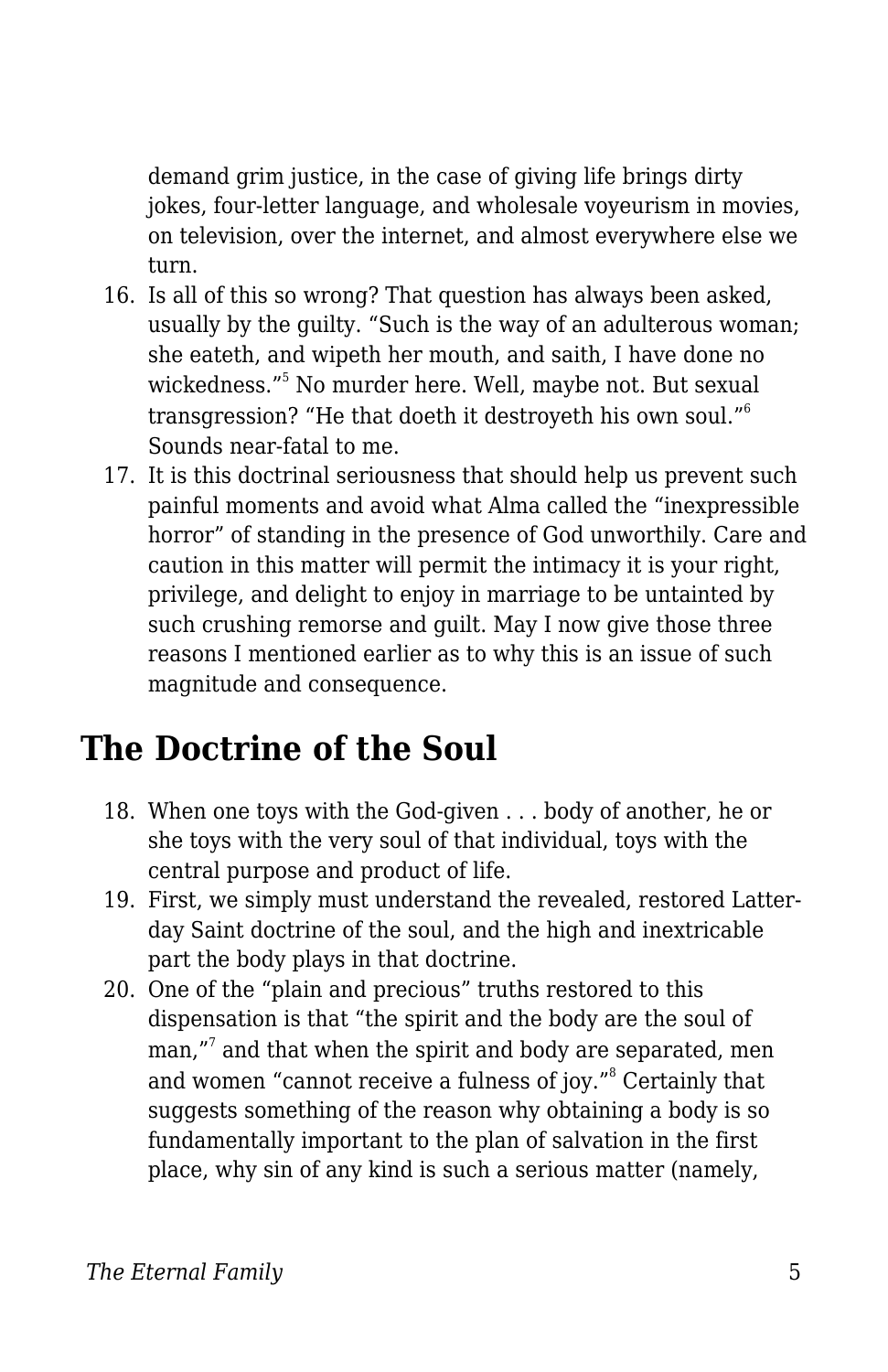because its automatic consequence is death, the separation of the spirit from the body and the separation of the spirit and the body from God), and why the resurrection of the body is so central to the great abiding and eternal triumph of Christ's atonement. We do not have to be a herd of demonically possessed swine charging down Gadarene slopes toward the  $\mathrm{sea}^9$  to understand that a body is the great prize of mortal life, and that even a pig's will do for those frenzied premortal spirits that rebelled and to this day remain dispossessed in their first, unembodied estate.

- 21. May I quote a 1913 sermon by Elder James E. Talmage on this doctrinal point:
- 22. "We have been taught . . . to look upon these bodies of ours as gifts from God. We Latter-day Saints do not regard the body as something to be condemned, something to be abhorred We regard [the body] as the sign of our royal birthright. We recognize the fact that those who kept not their first estate were denied that inestimable blessing. We believe that these bodies may be made, in very truth, the temple of the Holy Ghost. . . .
- 23. "It is peculiar to the theology of the Latter-day Saints that we regard the body as an essential part of the soul. Read your dictionaries, the lexicons, and encyclopedias, and you will find that nowhere, outside of the Church of Jesus Christ, is the solemn and eternal truth taught that the soul of man is the body and the spirit combined."<sup>10</sup>
- 24. So partly in answer to why such seriousness, we answer that when one toys with the God-given–and satanically coveted–body of another, he or she toys with the very soul of that individual, toys with the central purpose and product of life, "the very key" to life, as Elder Boyd K. Packer once called it. $11$  In trivializing the soul of another (please include the word body there) we trivialize the atonement, which saved that soul and guaranteed its continued existence. And when one toys with the Son of Righteousness, the Day Star Himself, one toys with white heat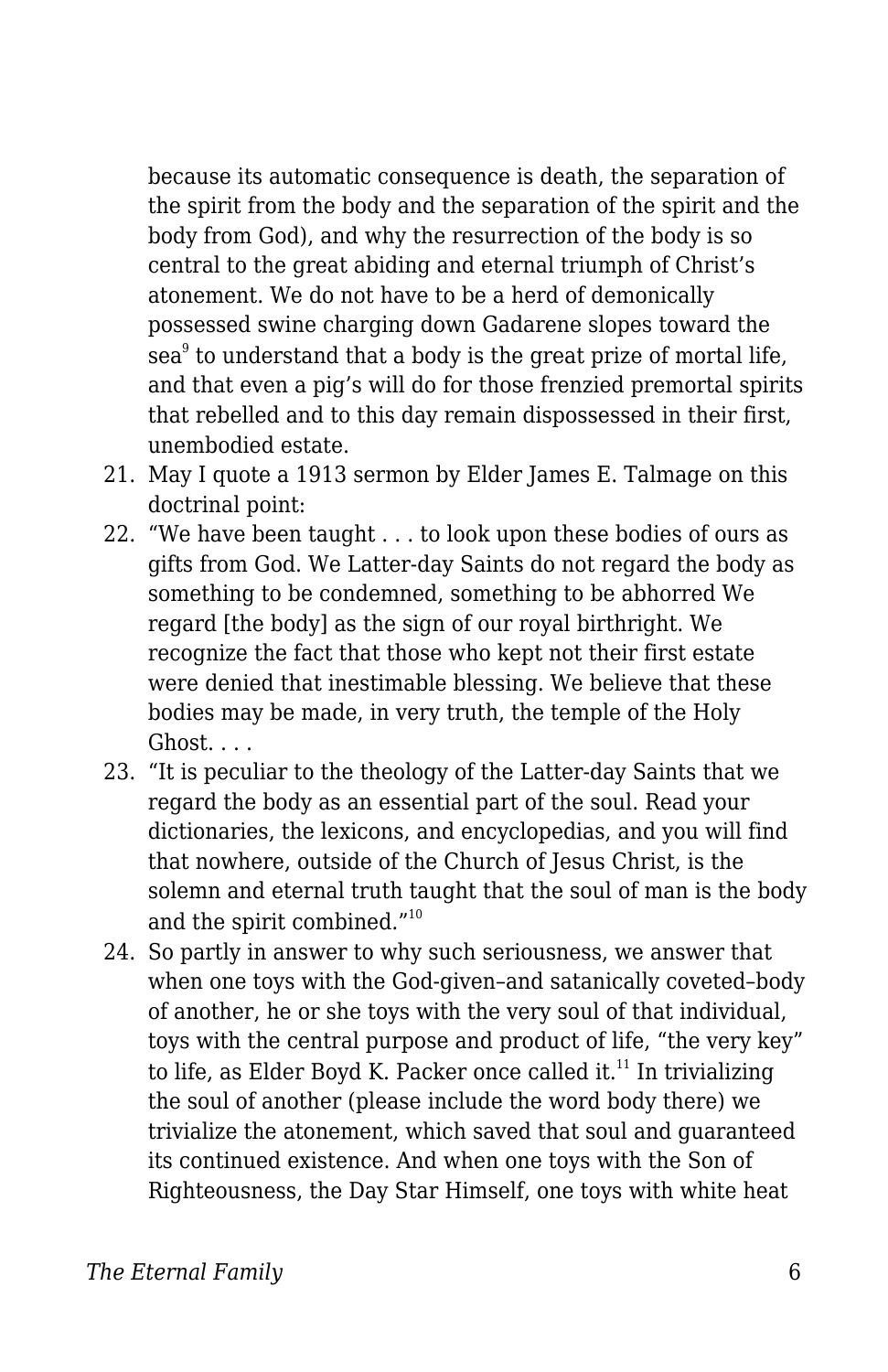and a flame hotter and holier than the noonday sun. You cannot do so and not be burned. You cannot with impunity "crucify . . . the Son of God afresh."<sup>12</sup> Exploitation of the body (please include the word soul there) is, in the last analysis, an exploitation of Him who is the Light and the Life of the world. Perhaps here Paul's warning to the Corinthians takes on newer, higher meaning:

- 25. "Now the body is not for fornication, but for the Lord; and the Lord for the body Know ye not that your bodies are the members of Christ? shall I then take the members of Christ, and make them the members of an harlot? God forbid. . . . Flee fornication. He that committeth fornication sinneth against his own body. What? know ye not that your body is the temple of the Holy Ghost which is in you, which ye have of God, and ye are not your own? For ye are bought with a price: therefore glorify God in your body, and in your spirit, which are God's."<sup>13</sup>
- 26. Our soul is what is at stake here–our spirit and our body. Paul understood that doctrine of the soul every bit as well as Elder James E. Talmage did, because it is gospel truth. The purchase price for our fullness of joy–body and spirit eternally united–is the pure and innocent blood of the Savior of the world. We cannot then say in ignorance or defiance, "Well, it's my life" or worse yet, "It's my body." It is not your life or your body. "Ye are not your own," Paul said. "Ye are bought with a price." As a result of the excruciating suffering endured by Him in the atonement–the payment He made for our sins–we are eternally indebted to Jesus. That is one reason we call Him "Master," in the holiest sense of the word. So in answer to the question, "Why does God care so much about sexual transgression?" it is partly because of the precious gift offered by and through His Only Begotten Son to redeem the souls–bodies and spirits–we too often share and abuse in such cheap and tawdry ways. Christ restored the very seeds of eternal lives, $14$  and we desecrate them at our peril. The first key reason for personal purity? Our very souls are involved and at stake.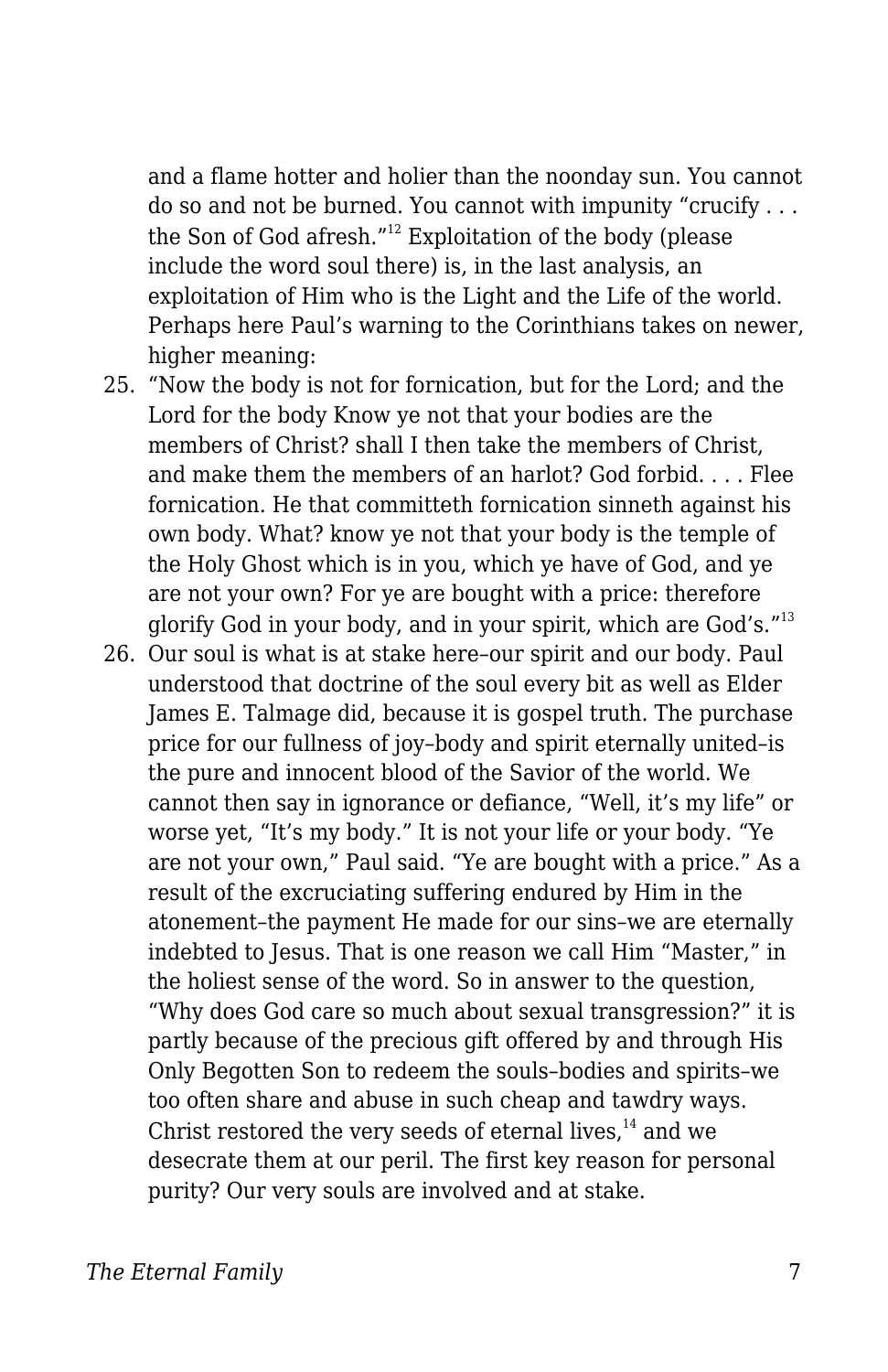### **A Symbol of Total Unity**

- 27. You may come to that moment of real love, of total union, only to discover to your horror that what you should have saved has been spent.
- 28. Second, human intimacy, that sacred, physical union ordained of God for a married couple, deals with a symbol that demands special sanctity.
- 29. Such an act of love between a man and a woman is–or certainly was ordained to be–a symbol of total union: union of their hearts, their hopes, their lives, their love, their family, their future, their everything. It is a symbol that we try to suggest in the temple with a word like seal. The Prophet Joseph Smith once said we perhaps could render such a sacred bond as welding–that those united in matrimony and eternal families are welded together, inseparable if you will, to withstand the temptations of the adversary and the afflictions of mortality.<sup>15</sup>
- 30. But such a total, virtually unbreakable union, such an unyielding commitment between a man and a woman, can come only with the proximity and permanence afforded in a marriage covenant, with the union of all that they possess–their very hearts and minds, all their days and all their dreams. They work together, they cry together, they enjoy Brahms and Beethoven and breakfast together, they sacrifice and save and live together for all the abundance that such a totally intimate life provides such a couple. And the external symbol of that union, the physical manifestation of what is a far deeper spiritual and metaphysical bonding, is the physical blending that is part of–indeed, a most beautiful and gratifying expression of–that larger, more complete union of eternal purpose and promise.
- 31. As delicate as it is to mention, I nevertheless trust the reader's maturity to understand that physiologically we are created as men and women to form such a union. In this ultimate physical expression of one man and one woman, they are as nearly and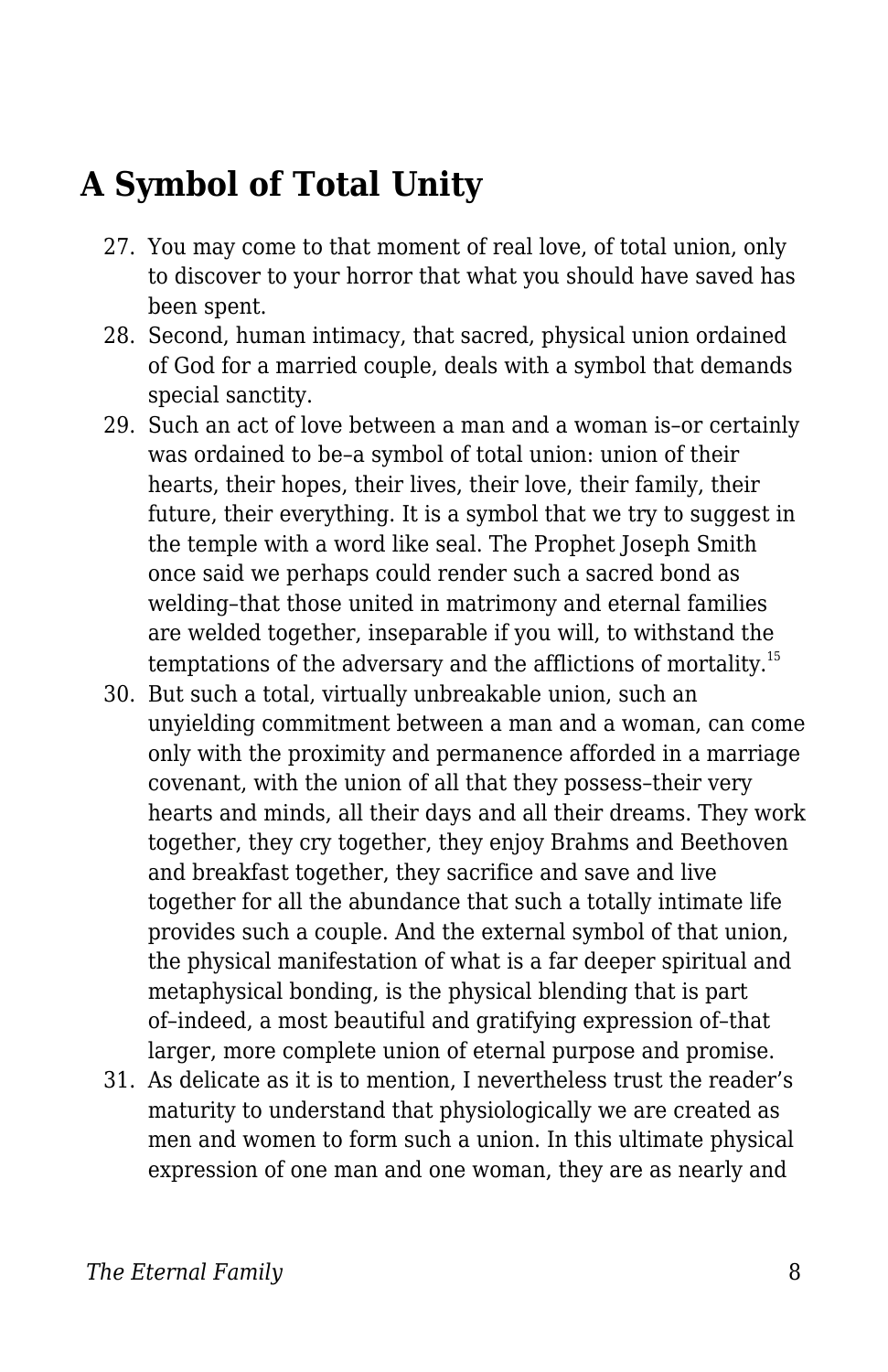as literally one as two separate physical bodies can ever be. It is in that act of ultimate physical intimacy that we most nearly fulfill the commandment of the Lord given to Adam and Eve, living symbols for all married couples, when He invited them to cleave unto one another only, and thus become "one flesh."<sup>16</sup>

- 32. Obviously, such a commandment to these two, the first husband and wife of the human family, has unlimited implications–social, cultural, and religious as well as physical–but that is exactly my point. As all couples come to that moment of bonding in mortality, it is to be just such a complete union. That commandment cannot be fulfilled, and that symbolism of "one flesh" cannot be preserved, if we hastily, guiltily, and surreptitiously share intimacy in a darkened corner of a darkened hour, then just as hastily, guiltily, and surreptitiously retreat to our separate worlds–not to eat or live or cry or laugh together, not to do the laundry and the dishes and the homework, not to manage a budget and pay the bills and tend the children and plan together for the future. No, we cannot do that until we are truly one–united, bound, linked, tied, welded, sealed, married.
- 33. Can you see then the moral duplicity that comes from pretending we are one, sharing the physical symbols and physical intimacy of our union, but then fleeing, retreating, severing all such other aspects–and symbols– of what was meant to be a total obligation, only to unite again furtively some other night or, worse yet, furtively unite (and you can tell how cynically I use that word) with some other partner who is no more bound to us, no more one with us than the last was or than the one that will come next week or next month or next year or anytime before the binding commitments of marriage?
- 34. You must wait until you can give everything, and you cannot give everything until you are at least legally and, for Latter-day Saint purposes, eternally pronounced as one. To give illicitly that which is not yours to give (remember, "you are not your own") and to give only part of that which cannot be followed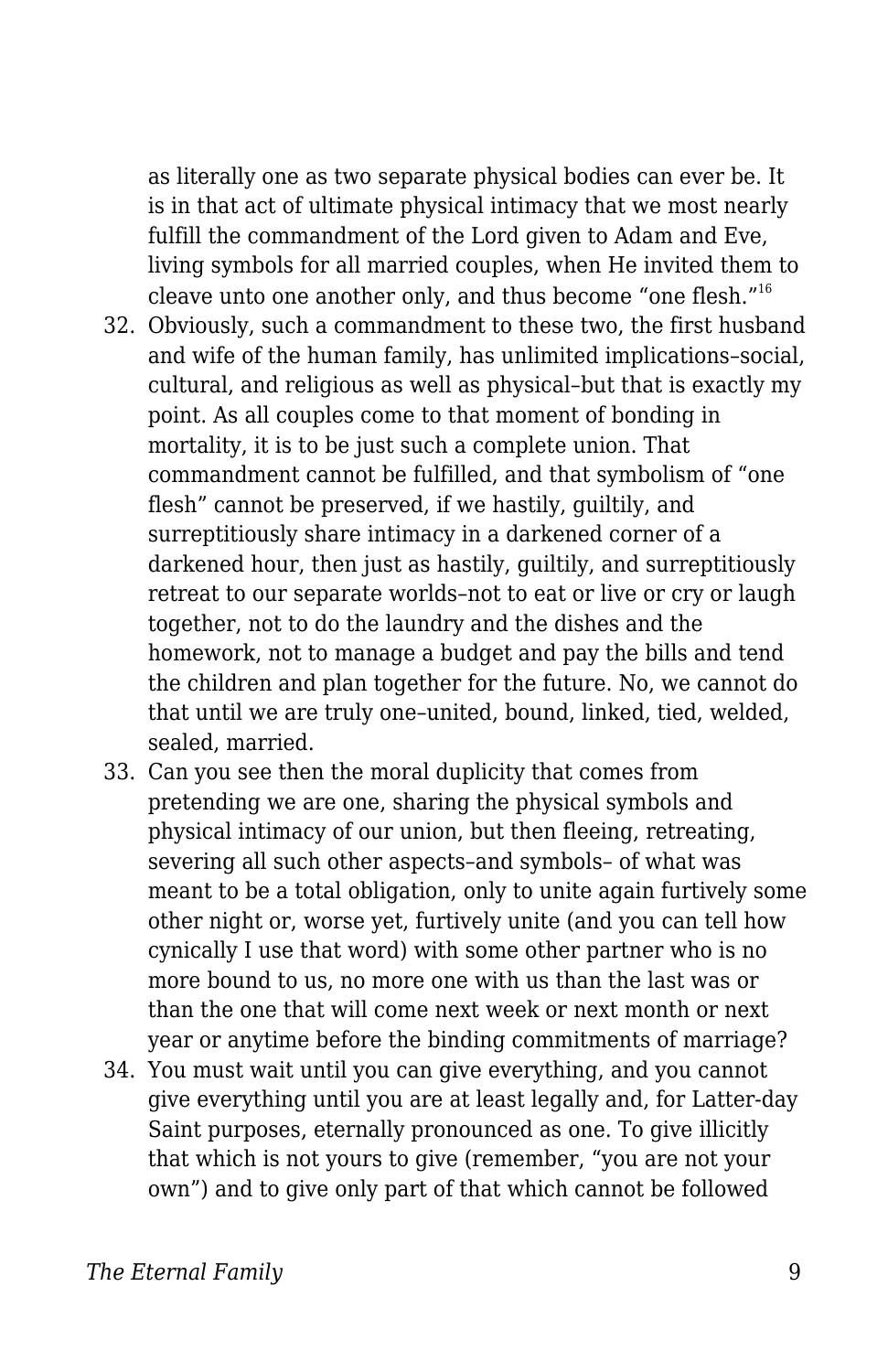with the gift of your whole heart and your whole life and your whole self is its own form of emotional Russian roulette. If you persist in sharing part without the whole, in pursuing satisfaction devoid of symbolism, in giving parts and pieces and inflamed fragments only, you run the terrible risk of such spiritual, psychic damage that you may undermine both your physical intimacy and your wholehearted devotion to a truer, later love. You may come to that moment of real love, of total union, only to discover to your horror that what you should have saved has been spent and that only God's grace can recover that piecemeal dissipation of your virtue.

- 35. A good Latter-day Saint friend, Dr. Victor L. Brown Jr., has written of this issue:
- 36. "Fragmentation enables its users to counterfeit intimacy. . . If we relate to each other in fragments, at best we miss full relationships. At worst, we manipulate and exploit others for our gratification. Sexual fragmentation can be particularly harmful because it gives powerful physiological rewards which, though illusory, can temporarily persuade us to overlook the serious deficits in the overall relationship. Two people may marry for physical gratification and then discover that the illusion of union collapses under the weight of intellectual, social, and spiritual incompatibilities. . . .
- 37. "Sexual fragmentation is particularly harmful because it is particularly deceptive. The intense human intimacy that should be enjoyed in and symbolized by sexual union is counterfeited by sensual episodes which suggest–but cannot deliver–acceptance, understanding, and love. Such encounters mistake the end for the means as lonely, desperate people seek a common denominator which will permit the easiest, quickest gratification."<sup>17</sup>
- 38. Listen to a far more biting observation by a non-Latter- day Saint regarding such acts devoid of both the soul and the symbolism we have been discussing. He writes: "Our sexuality has been animalized, stripped of the intricacy of feeling with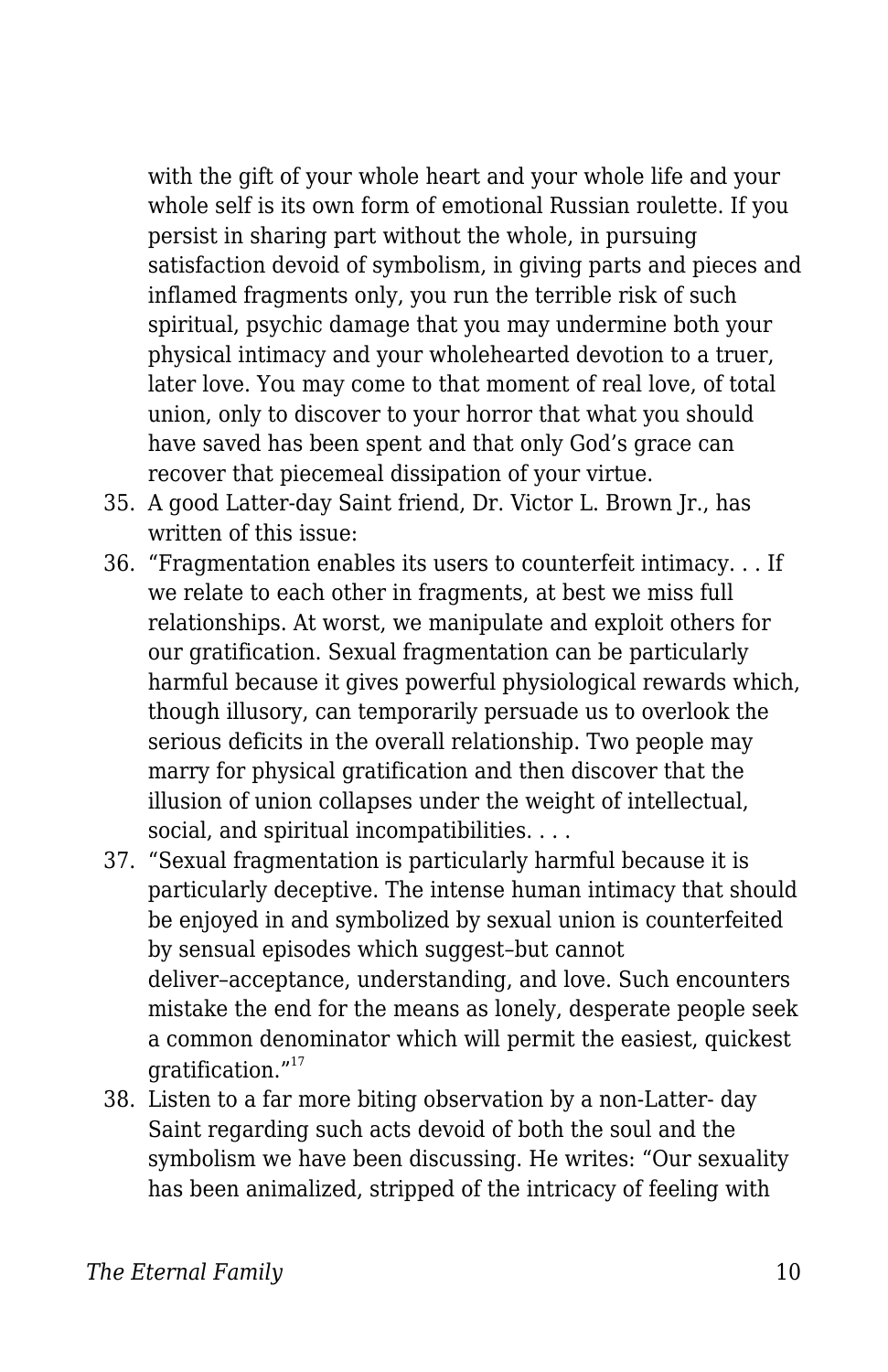which human beings have endowed it, leaving us to contemplate only the act, and to fear our impotence in it. It is this animalization from which the sexual manuals cannot escape, even when they try to do so, because they are reflections of it. They might [as well] be textbooks for veterinarians."<sup>18</sup>

- 39. In this matter of counterfeit intimacy and deceptive gratification, I express particular caution to the men who read this message. I have heard all my life that it is the young woman who has to assume the responsibility for controlling the limits of intimacy in courtship because a young man cannot. Seldom have I heard any point made about this subject that makes me more disappointed than that. What kind of man is he, what priesthood or power or strength or self-control does this man have, that lets him develop in society, grow to the age of mature accountability, perhaps even pursue a university education and prepare to affect the future of colleagues and kingdoms and the course of the world, yet he does not have the mental capacity or the moral will to say, "I will not do that thing"? No, this sorry drugstore psychology would have us say, "I just can't help myself. My glands have complete control over my life–my mind, my will, my entire future."
- 40. To say that a young woman in such a relationship has to bear her responsibility and that of the young man too is one of the most inappropriate suggestions I can imagine. In most instances if there is sexual transgression, I lay the burden squarely on the shoulders of the young man–for our purposes probably a priesthood bearer– and that's where I believe God intended responsibility to be. In saying that, I do not excuse young women who exercise no restraint and have not the character or conviction to demand intimacy only in its rightful role. Unfortunately, I have had enough experience in Church callings to know that women as well as men can be predatory, a phenomenon more and more evident (and more and more tragic) in modern times. But I also refuse to accept the feigned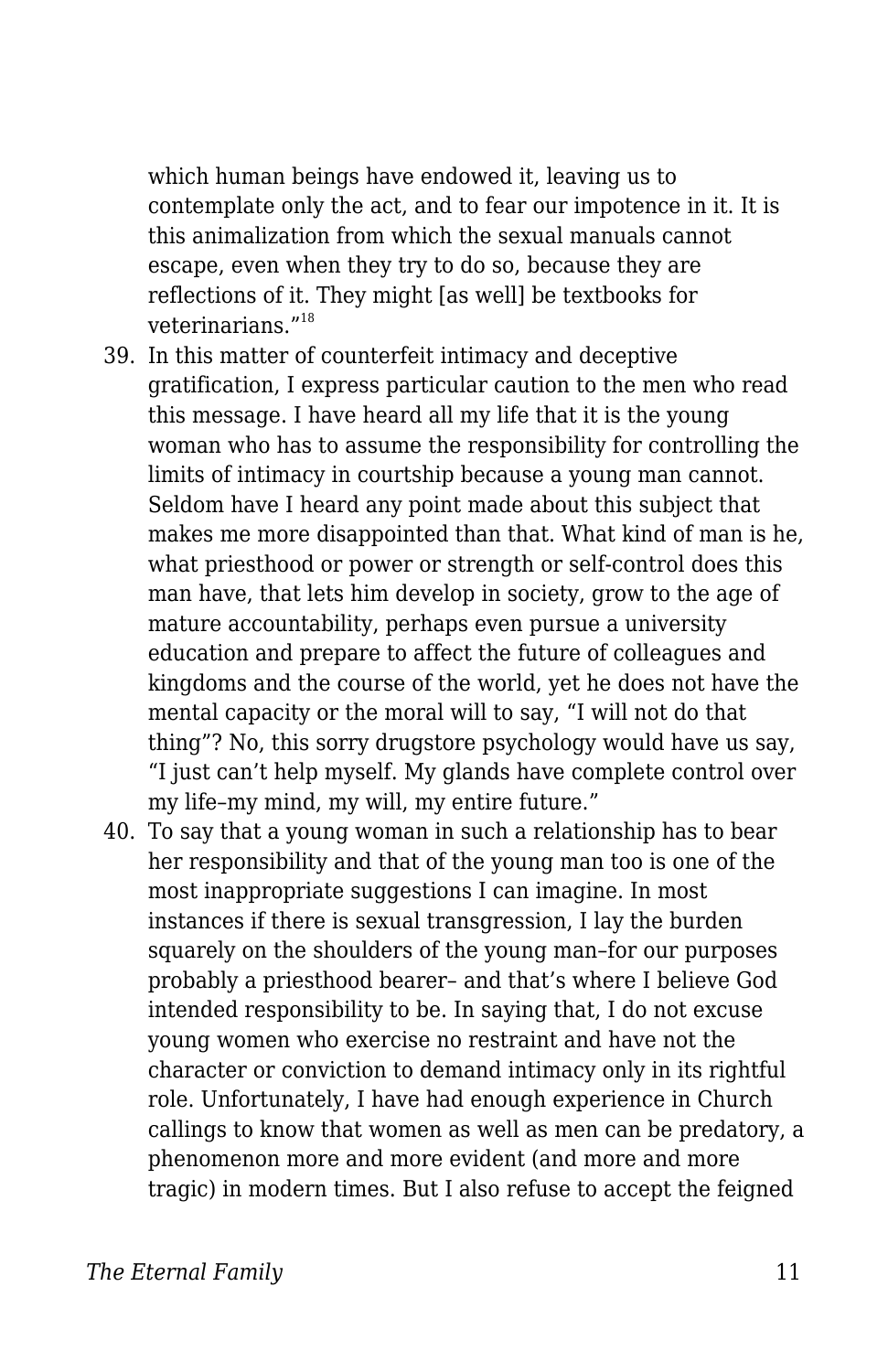innocence of some young man who wants to sin and calls it psychology.

- 41. Indeed, most tragically, it is the young woman who is most often the victim; it is the young woman who most often suffers the greater pain; it is the young woman who most often feels used and abused and terribly Unclean. And for that imposed uncleanliness the man as well as the woman will pay, as surely as the sun sets and rivers run to the sea.
- 42. Note the prophet Jacob's straightforward language on this account in the Book of Mormon. After a bold confrontation on the subject of sexual transgression among the Nephites, he quotes Jehovah: "For behold, I, the Lord, have seen the sorrow, and heard the mourning of the daughters of my people in the land And I will not suffer, saith the Lord of Hosts, that the cries of the fair daughters of this people shall come up unto me against the men of my people, saith the Lord of Hosts.
- 43. "For they shall not lead away captive the daughters of my people because of their tenderness, save I shall visit them with a sore curse, even unto destruction."<sup>19</sup>
- 44. Don't be deceived and don't be destroyed. Unless such fire is controlled, your clothes and your future will be burned, and your world, short of painful and perfect repentance, can go up in flames. I give that to you on good word: I give it to you on God's word.

#### **Sacramental Moments**

- 45. Sexual union is a sacrament of the highest order, a union not only of a man and a woman but very much the union of that man and that woman with God.
- 46. Third, after soul and symbol comes the word sacrament, a term closely related to the other two. Sexual intimacy is not only a symbolic union between a man and a woman–the uniting of their very souls–but it is also symbolic of a union between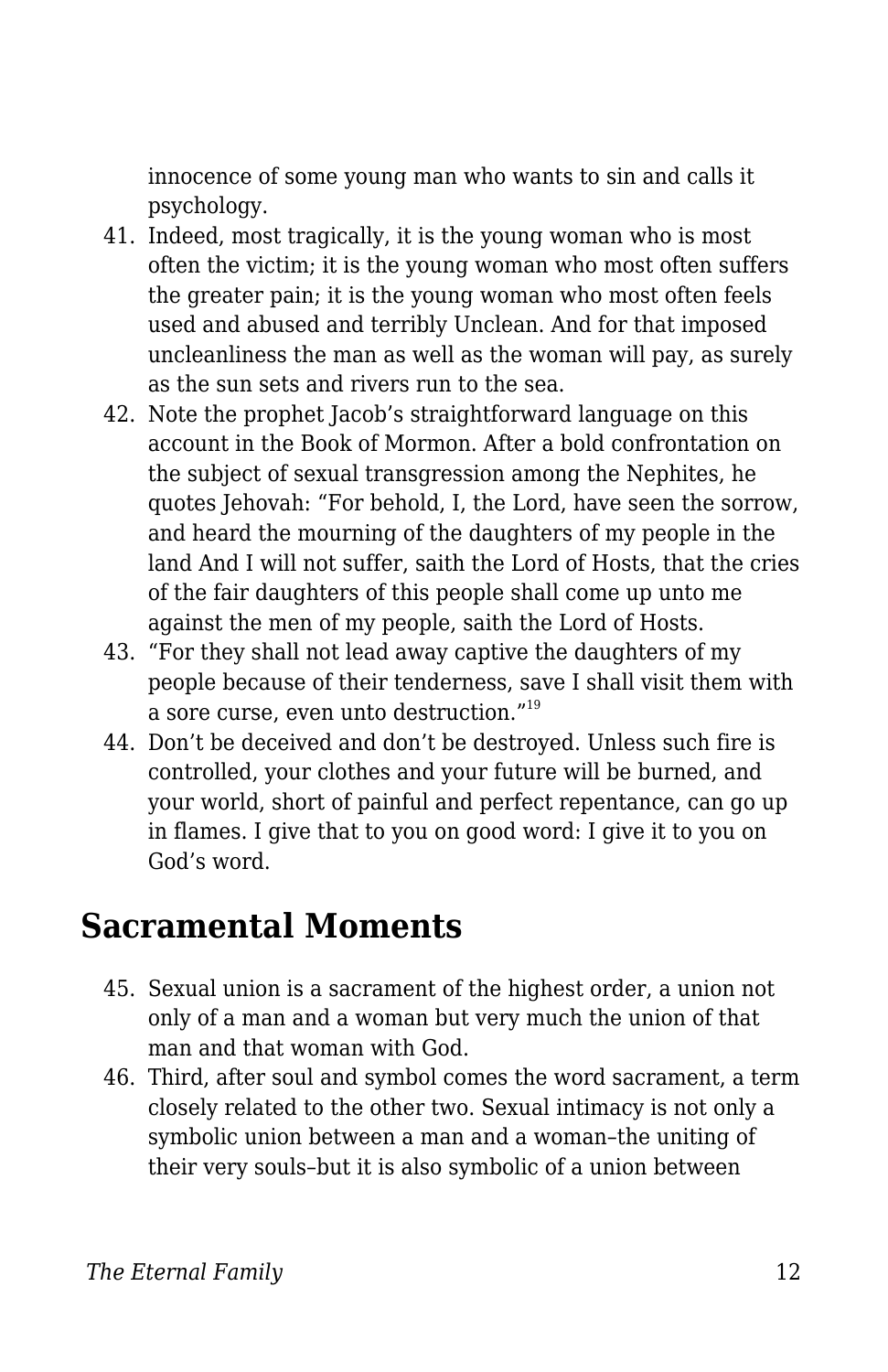mortals and deity, between otherwise ordinary and fallible humans uniting for a rare and special moment with God Himself and all the powers by which He gives life in this wide universe of ours.

47. In this latter sense, human intimacy is a kind of sacrament, a very special symbol. For our purpose, a sacrament could be any one of a number of gestures or acts or ordinances that unite us with God and His limitless powers. We are imperfect and mortal; He is perfect and immortal. But from time to time–indeed, as often as is possible and appropriate–we find ways and go to places and create circumstances where we can unite symbolically with Him and, in so doing, gain access to His power. Those special moments of union with God are sacramental moments, such as kneeling at a marriage altar or blessing a newborn baby or partaking of the emblems of the Lord's Supper. This latter ordinance is the one we in the Church have come to associate most traditionally with the word else her second estate, someone else his next level of development in the divine plan of salvation. I submit to you that no power, priesthood or otherwise, is given by God so universally to so many with virtually no control over its use except self-control. And I submit that we will never be more like God at any other time in this life than when we are expressing that particular power. Of all the titles He has chosen for Himself, Father is the one He declares, and creation is His watchword–especially human creation, creation in His image. His glory isn't a mountain, as stunning as mountains are. It isn't in sea or sky or snow or sunrise, as beautiful as they all are. It isn't in art or technology, be that a concerto or computer. No, His glory–and His grief–is in His children. We–you and I–are His prized possessions, and we are the earthly evidence, however inadequate, of what He truly is. Human life is the greatest of God's powers, the most mysterious and magnificent chemistry of it all, and you and I have been given it, but under the most serious and sacred of restrictions. You and I–who can make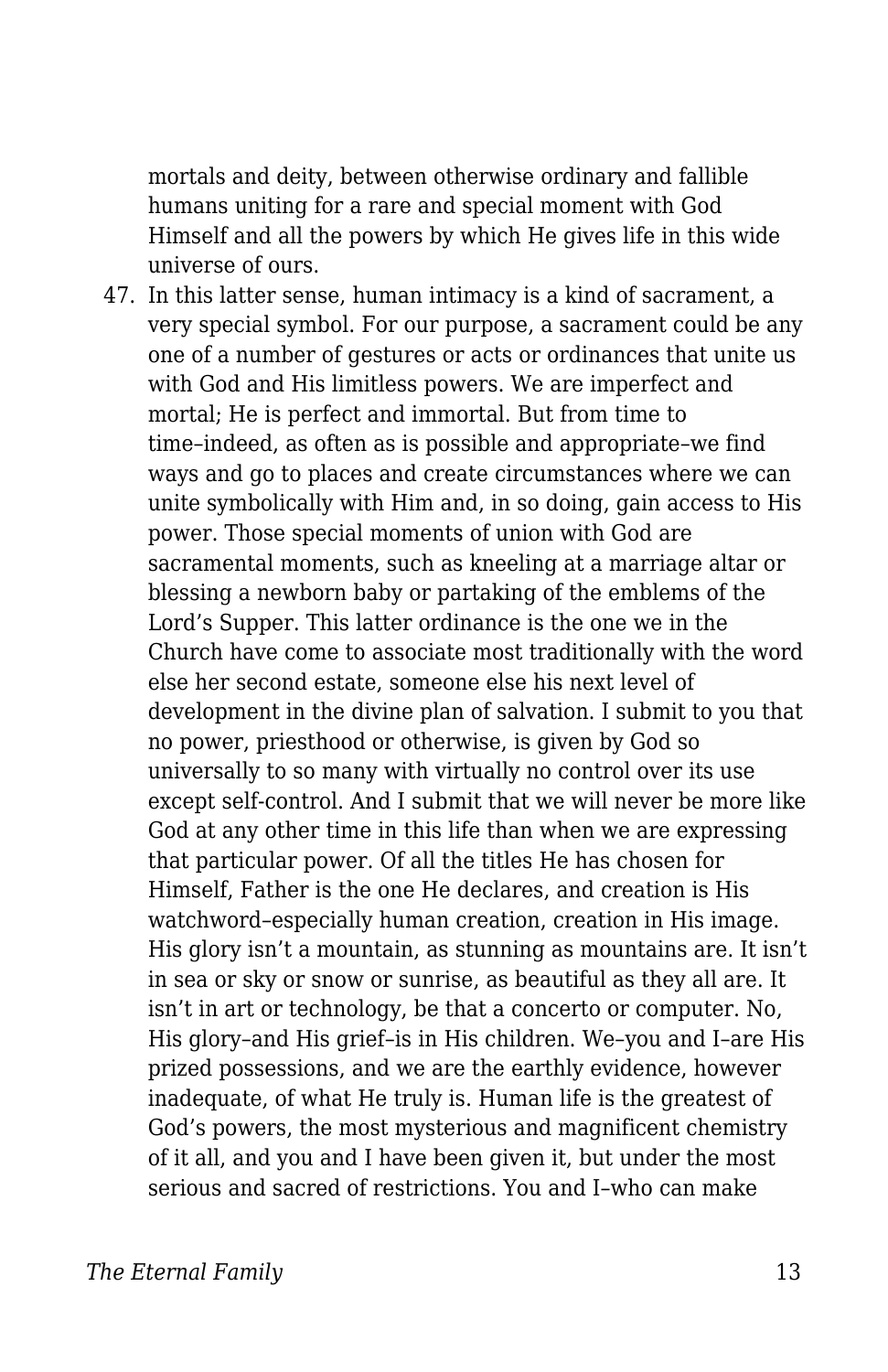neither mountain nor moonlight, not one rain-drop or a single rose–have this greater gift in an absolutely unlimited way. And the only control placed on us is self-control– self-control born of respect for the divine sacramental power it is. Surely God's trust in us to respect this future-forming gift is an awesomely staggering one. We who may not be able to repair a bicycle or assemble an average jigsaw puzzle can yet, in all of our weaknesses and imperfections, carry this procreative power which makes us so very much like God in at least that one grand and majestic way.

#### **A Serious Matter**

- 48. "Sex is a river of fire that must be banked and cooled by a hundred restraints if it is not to consume [us] in chaos." –Will and Ariel Durant
- 49. Souls. Symbols. Sacraments. Do these words suggest why human intimacy is such a serious matter? Why it is so right and rewarding, so stunningly beautiful when it is within marriage and approved of God (not just "good" but "very good"), $^{20}$  and so blasphemously wrong–like unto murder–when it is outside such a covenant? It is my understanding that we park and pet and sleep over and sleep with at the peril of our very lives. Our penalty may not come on the precise day of our transgression, but it comes surely and certainly enough, and were it not for a merciful God and the treasured privilege of personal repentance, far too many would even now be feeling that hellish pain which, like the passion we have been discussing, is also always described in the metaphor of fire. Someday, somewhere, sometime the morally unclean will, until they repent, pray like the rich man, wishing Lazarus to "dip . . . his finger in the water, and cool my tongue; for I am tormented in this flame. $"^{21}$
- 50. In closing, consider this from two students of civilization's long,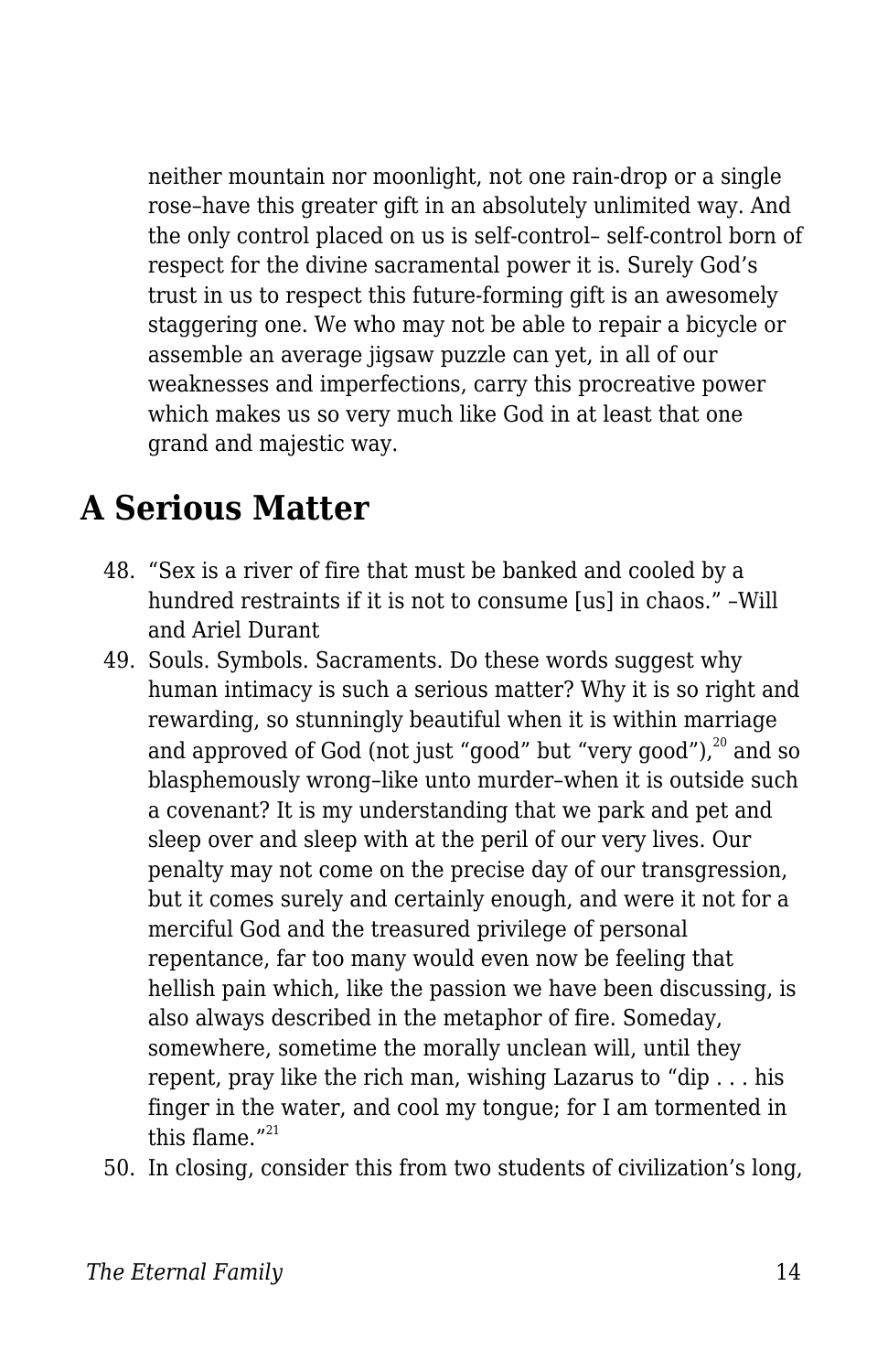instructive story:

- 51. "No one man [or woman], however brilliant or well- informed, can come in one lifetime to such fullness of understanding as to safely judge and dismiss the customs or institutions of his society, for these are the wisdom of generations after centuries of experiment in the laboratory of history. A youth boiling with hormones will wonder why he should not give full freedom to his sexual desires; and if he is unchecked by custom, morals, or laws, he may ruin his life [or hers] before he matures sufficiently to understand that sex is a river of fire that must be banked and cooled by a hundred restraints if it is not to consume in chaos both the individual and the group."<sup>22</sup>
- 52. Or, in the more ecclesiastical words of Elder James E. Talmage:
- 53. "It has been declared in the solemn word of revelation, that the spirit and the body constitute the soul of man; and, therefore, we should look upon this body as something that shall endure in the resurrected state, beyond the grave, something to be kept pure and holy. Be not afraid of soiling its hands; be not afraid of scars that may come to it if won in earnest effort, or [won] in honest fight, but beware of scars that disfigure, that have come to you in places where you ought not have gone, that have befallen you in unworthy undertakings[pursued where you ought not have been]; beware of the wounds of battles in which you have been fighting on the wrong side."<sup>23</sup>
- 54. If some are feeling the "scars . . . that have come to you in places where you ought not have gone," to them is extended the special peace and promise available through the atoning sacrifice of the Lord Jesus Christ. His love and the restored gospel principles and ordinances that make His love available to us with all their cleansing and healing power are freely given. The power of these principles and ordinances, including complete and redeeming repentance, are fully realized only in this, the true and living Church of the true and living God. We should all "come unto Christ"<sup>24</sup> and be morally clean in order to claim all the blessings of love– His love for us, our love for Him,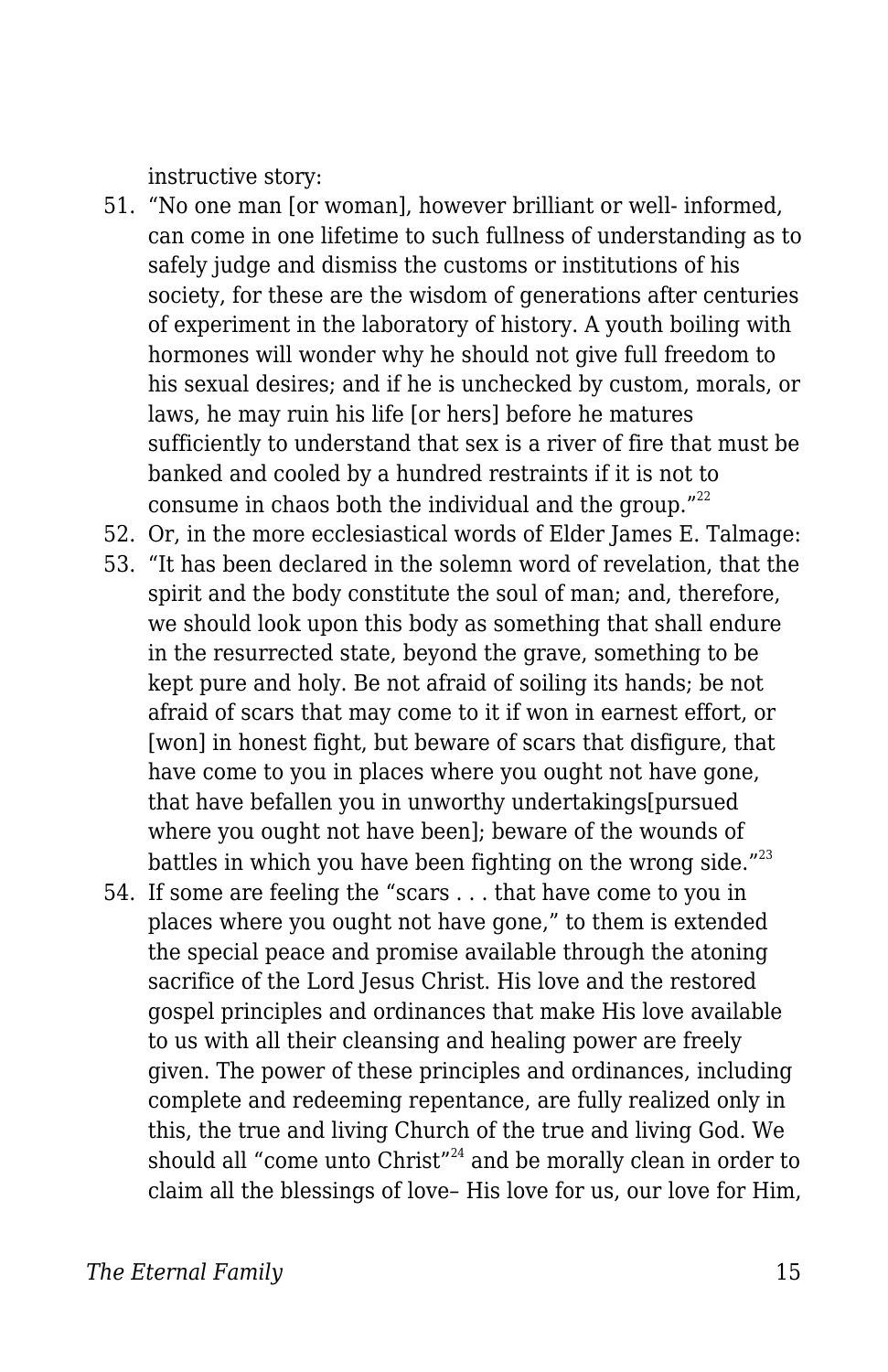and a couple's truest love for each other.

#### **Notes**

- 1. The Decline and Fall of the Roman Empire, vol. 40 of Great Books of the Western World, 1952, 92.
- 2. In New Hampshire (New York: Henry Holt, 1923), 80.
- 3. Proverbs 6:27–28, 32–33.
- 4. Alma 39:5; emphasis added.
- 5. Proverbs 30:20.
- 6. Proverbs 6:32.
- 7. D&C 88:15; emphasis added.
- 8. D&C 93:34.
- 9. See Matthew 8:28–32.
- 10. Conference Report, October 1913, 117.
- 11. "The Very Key," filmstrip based on a talk by Elder Boyd K. Packer (Salt Lake City: The Church of Jesus Christ of Latter-day Saints, 1987).
- 12. Hebrews 6:6.
- 13. 1 Corinthians 6:13–20; emphasis added.
- 14. See D&C 132:19, 24.
- 15. See D&C 128:18.
- 16. Genesis 2:24.
- 17. Human Intimacy: Illusion & Reality (Salt Lake City: Parliament Publishers, 1981), 5–6.
- 18. Fairlie, The Seven Deadly Sins Today (Notre Dame, Ind.: University of Notre Dame Press, 1979), 182.
- 19. Jacob 2:31–34; emphasis added.
- 20. Genesis 1:31. 21.
- 21. Luke 16:24.
- 22. Will and Ariel Durant, The Lessons of History (New York: Simon & Schuster, 1968), 35–36.
- 23. Conference Report, October 1913, 117.
- 24. Moroni 10:30, 32.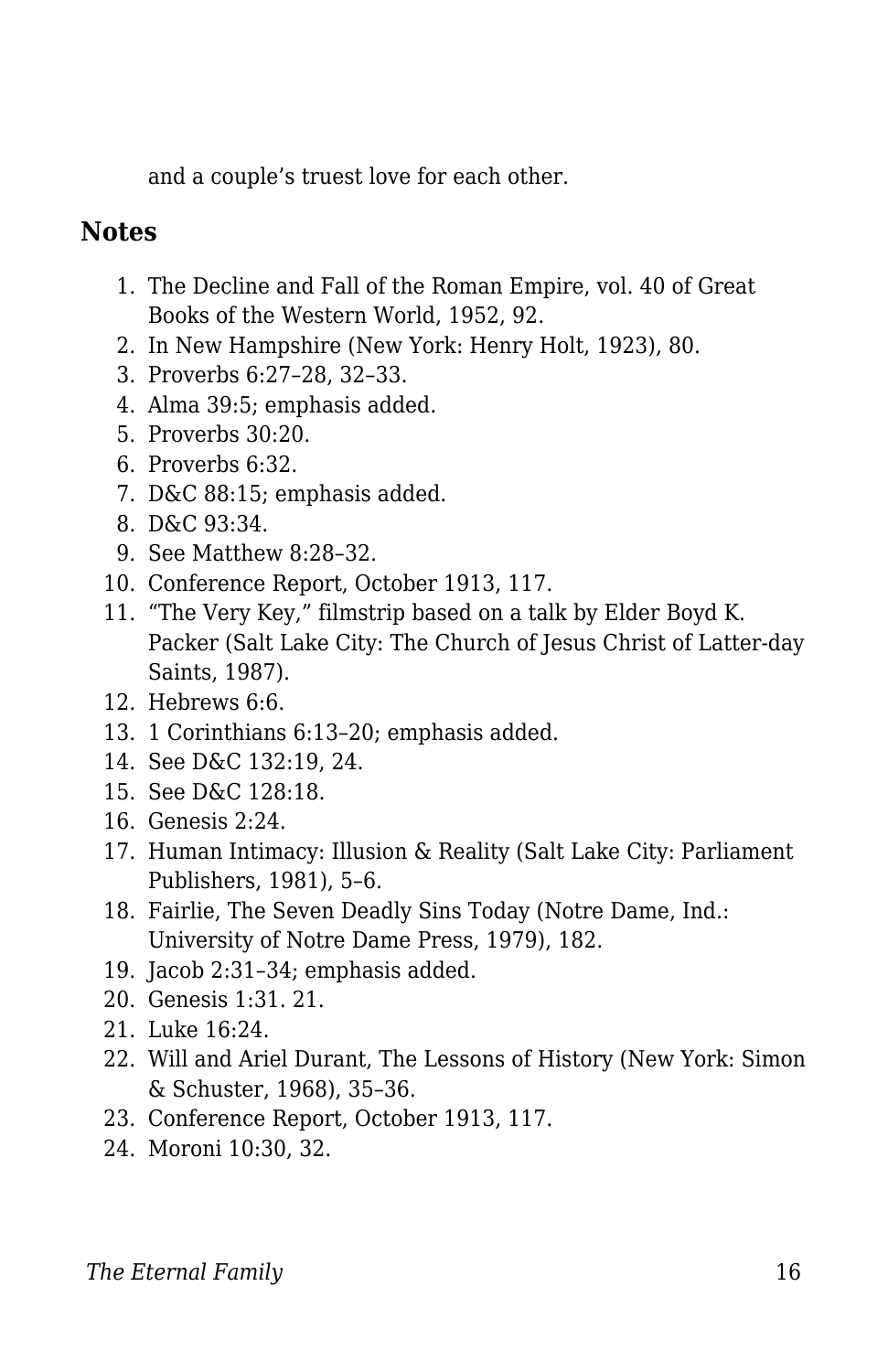© 2001 Jeffrey R. Holland [https://books.byui.edu/-BSs](https://speeches.byu.edu/talks/jeffrey-r-holland/souls-symbols-sacraments/)